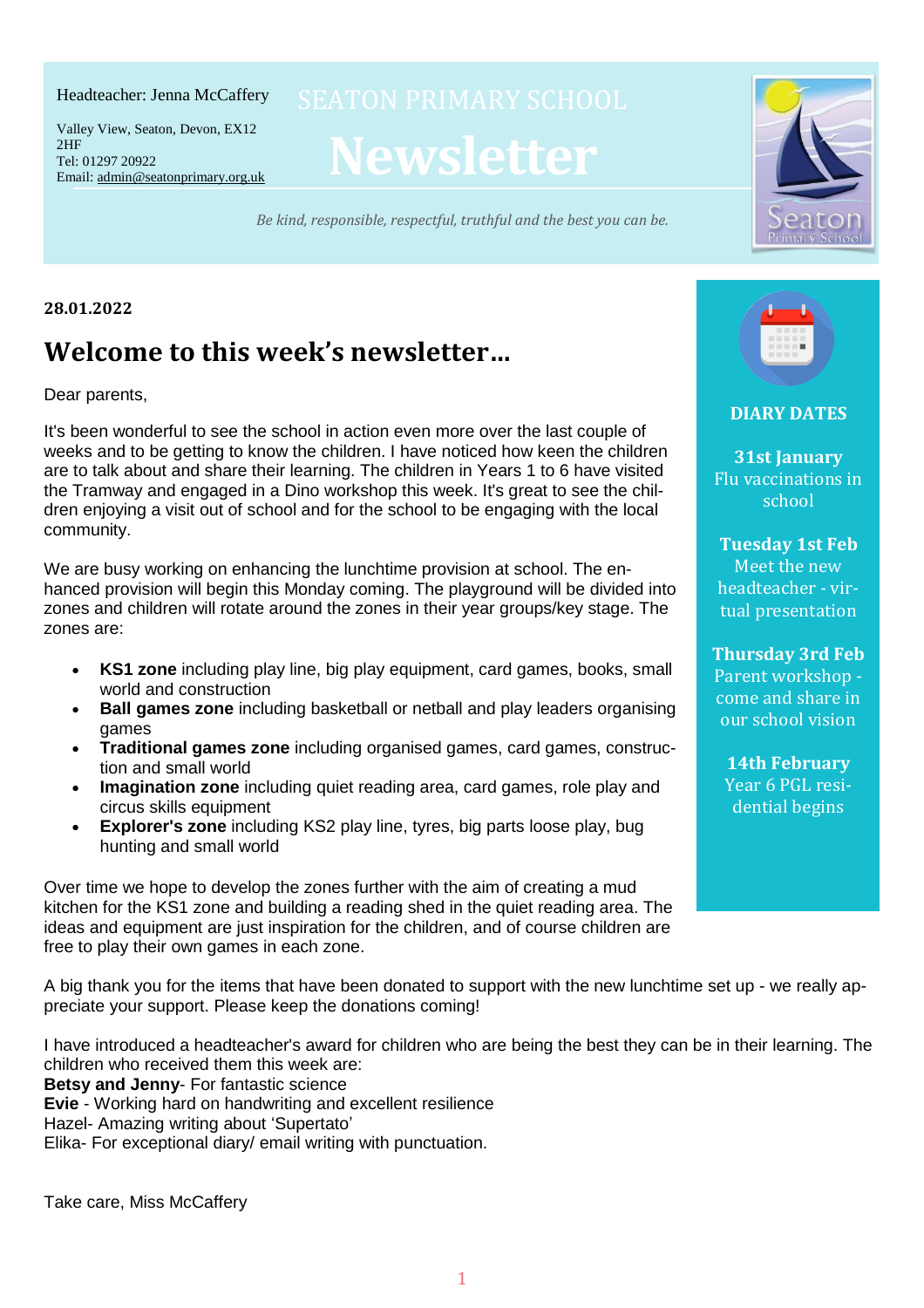

1 Presentation & Workshop

Come along to the presentation over zoom or join us in school for the vision workshop.



Thank you to Seaton tramway for making the visit to the exhibition possible for our children. We are glad to be making links with you.

3 School Uniform

Just a reminder that rings are not part of school uniform and we ask that children don't wear a ring to school.

## **Class News**

### **Reception**

Reception have been exploring to story of 'The Gingerbread Man'. We wrote a list of ingredients, cooked our own gingerbread men and then worked really hard to write the recipe down for other people to use. We have enjoyed lots of role play for this story and have also thought of some fantastic actions to help us remember the recipe steps! The children have really loved taking part in this learning but their favourite part was definitely eating it at the end!



#### **Year 1**

The Year 1 children continue to enjoy our history topic The Titanic. On Monday they role played scenes from life on board and have designed their "unsinkable" boat in science. We will be making their boats next Thursday and the children can bring them home, once we have tested their buoyancy.

We have created our very own Superheroes to stimulate our fantastic sentence writing in English and have also been expressing ourselves to different types of music in dance lessons.

#### **Year 2**

Year 2 have had a fantastic week. They have worked incredibly hard during Maths, learning about division. We are looking forward to continuing with this next week.

The children have also shown us their amazing competitive spirit through the new 'Speedy Reader Challenge'. The children have had such a passion for this and we are so pleased to hear about all the lovely reading that is taking place.

Next week we will be writing our own newspaper article based on 'The Great Fire of London', we cannot wait to see to see what they produce!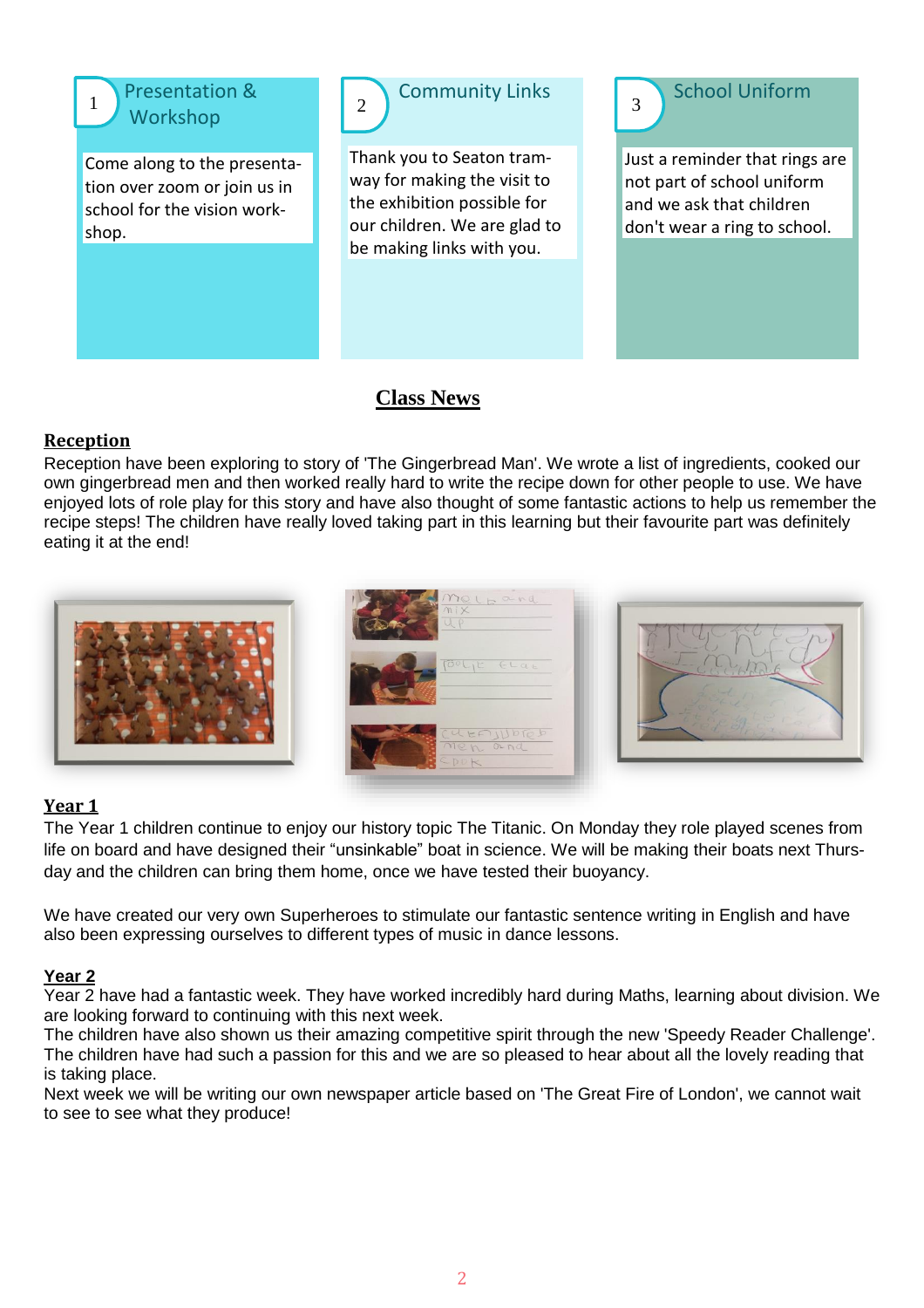#### **Year 3**

This week Year 3 have worked incredibly hard to recreate our class text 'A River'. They used our local walk in Seaton as inspiration to create their own journey through both real and fantastical lands. In Science, the children became physicists by exploring which objects create shadows. They explored opaque, translucent and transparent objects and observed the different shadows created before presenting their findings to the class. In our music lesson, we have further developed our note reading and we learnt a chant using cups and actions. A super week of learning in Year 3!

#### **Year 4**

We began the week by exploring the mystery of the empty grave. This involved studying some of the artefacts found in the buried Saxon ship at Sutton Hoo. First, we uncovered some artefacts from the leafy floor of the woods (to add a touch of authenticity!) and then we discussed how these clues indicated who was buried there. Our final decision was that it was probably super king (Bretwalda) Raedwald.

In guided reading we have continued with the Saxon mystery theme by reading a non-fiction text about the grave of a travelling smith. We have also begun to draft our quest stories based on the picture book Arthur and the Golden Rope. So, an ancient mystical feel to our learning on the whole this week.

#### **Year 5**

This week we have been continuing to explore ways of describing our mythical creature in English, ready to write our myth in the coming weeks. In Maths, we have been looking at different multiplication strategies, using pictorial and formal written methods. We have looked at what evidence there is for what life was like for Athenians and women in Ancient Greece. The children have really enjoyed looking at artefacts and sources, working as detectives in games inspired by 'Call My Bluff'. In Science, we looked at the life and work of Eva Crane, playing a board game learning about the life cycle of bees.

#### **Year 6**

This week in Year Six we have been focusing on decimals, learning how to multiply and divide them. In English we have continued looking at Macbeth, we used our previous work on vocabulary to write a letter from Macbeth, describing the heath. We have also captured Lady Macbeths feelings in an emotive diary entry.

In Art we have been exploring Mayan masks, this week we used papier mâché to make the structure of our masks, ready to decorate with collage in the coming weeks. It was very messy, but good fun!! In PSHE we discussed our hopes and dreams for the world.









#### **Pastoral Support Information**

East Devon Parent Support Primary School Project Are you: -

Finding it hard to make ends meet financially? Not sure if you are eligible/receiving the right benefits? Experiencing mental or physical health difficulties in your family? Having problems with your housing/employment? Dealing with separation, divorce or related child arrangements? Needing advice about training or work? Dealing with debts? Finding it difficult to cope with forms, phone calls, letters etc.